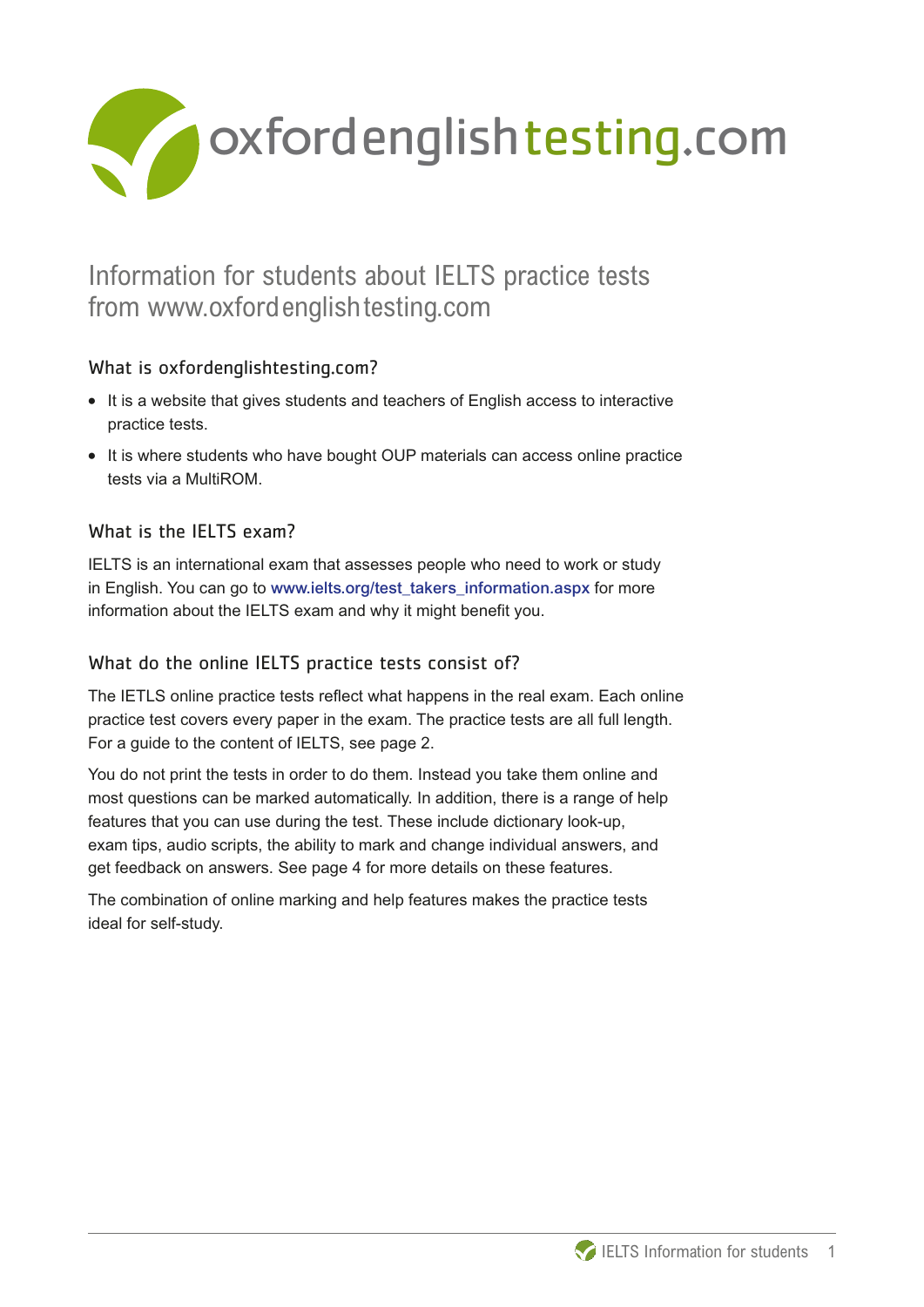## IELTS content and overview

| <b>Duration and format</b>                                                                                                                                                                                                                                                                                                                                                                                                                                           | <b>Task types</b>                                                                                                                                                                                                                                                                                                                                                                                                                                                                                                                                                                                                              | <b>Marks</b>                                                                                                                                                                                                                                                                                                                            |
|----------------------------------------------------------------------------------------------------------------------------------------------------------------------------------------------------------------------------------------------------------------------------------------------------------------------------------------------------------------------------------------------------------------------------------------------------------------------|--------------------------------------------------------------------------------------------------------------------------------------------------------------------------------------------------------------------------------------------------------------------------------------------------------------------------------------------------------------------------------------------------------------------------------------------------------------------------------------------------------------------------------------------------------------------------------------------------------------------------------|-----------------------------------------------------------------------------------------------------------------------------------------------------------------------------------------------------------------------------------------------------------------------------------------------------------------------------------------|
| <b>LISTENING</b><br>About 30 minutes<br><b>Four sections</b><br>40 questions                                                                                                                                                                                                                                                                                                                                                                                         | Sections 1 and 2: concerned with social needs.<br>• Section 1 is a conversation between two speakers.<br>• Section 2 is a monologue.<br>Sections 3 and 4: concerned with situations related<br>more closely to educational or training contexts.<br>• Section 3 is a conversation between up to four<br>people.<br>• Section 4 is a monologue.<br>A variety of questions are used, chosen from the<br>following types:<br>• multiple choice<br>• short-answer questions<br>• sentence completion<br>• note/summary/flow-chart/table completion<br>• labelling a diagram<br>classification<br>• matching                        | One mark for each correct<br>answer.<br>Scores out of 40 are<br>translated into the IELTS<br>9-band scale.                                                                                                                                                                                                                              |
| <b>ACADEMIC READING</b><br>60 minutes<br>40 questions<br>There are three texts, taken from<br>magazines, journals, books,<br>and newspapers. Texts have<br>been written for a non-specialist<br>audience and are of general<br>interest.<br>At least one text contains detailed<br>logical argument. Texts may contain<br>non-verbal materials such as<br>diagrams, graphs, or illustrations.<br>If texts contain technical terms, a<br>simple glossary is provided. | A variety of questions are used, chosen from the<br>following types:<br>• multiple choice<br>• short-answer questions<br>• sentence completion<br>• note/summary/flow-chart/table completion<br>· labelling a diagram<br>• matching headings for identified paragraphs/<br>sections of the text<br>• identification of information in the text - true, false,<br>or not given<br>• classification<br>• matching lists/phrases                                                                                                                                                                                                  | One mark for each correct<br>answer.<br>Scores out of 40 are<br>translated into the IELTS<br>9-band scale.                                                                                                                                                                                                                              |
| <b>ACADEMIC WRITING</b><br>60 minutes<br>Two tasks. It is suggested that<br>about 20 minutes is spent on<br>Task 1 (150 words) and about<br>40 minutes on Task 2 (at least<br>250 words).                                                                                                                                                                                                                                                                            | Candidates are asked to describe some<br>Task 1<br>information (graph, table, chart, or diagram)<br>in their own words.<br>Task 2 Candidates are presented with a point of<br>view or argument or problem.                                                                                                                                                                                                                                                                                                                                                                                                                     | Task 1 is assessed according<br>to the following criteria: task<br>achievement, coherence and<br>cohesion, lexical resource,<br>grammatical range, and<br>accuracy.<br>Task 2 is assessed according<br>to the following criteria: task<br>response, coherence and<br>cohesion, lexical resource,<br>grammatical range, and<br>accuracy. |
| <b>SPEAKING</b><br>11-14 minutes                                                                                                                                                                                                                                                                                                                                                                                                                                     | Part 1<br>Examiner interviews candidate using verbal<br>questions selected from familiar topic<br>frames. 4-5 minutes.<br>Part 2<br>Examiner asks candidate to speak for<br>1-2 minutes on a particular topic based on<br>a written input in the form of a candidate<br>task card and content-focused prompts.<br>Examiner asks one or two questions<br>to round off the long turn. 3-4 minutes<br>(including 1 minute preparation time).<br>Examiner invites candidate to participate in<br>Part 3<br>discussion of a more abstract nature, based<br>on verbal questions thematically linked to<br>Part 2 topic. 4-5 minutes. | Assessed according to the<br>following criteria: fluency and<br>coherence, lexical resource,<br>grammatical range and<br>accuracy, and pronunciation.                                                                                                                                                                                   |

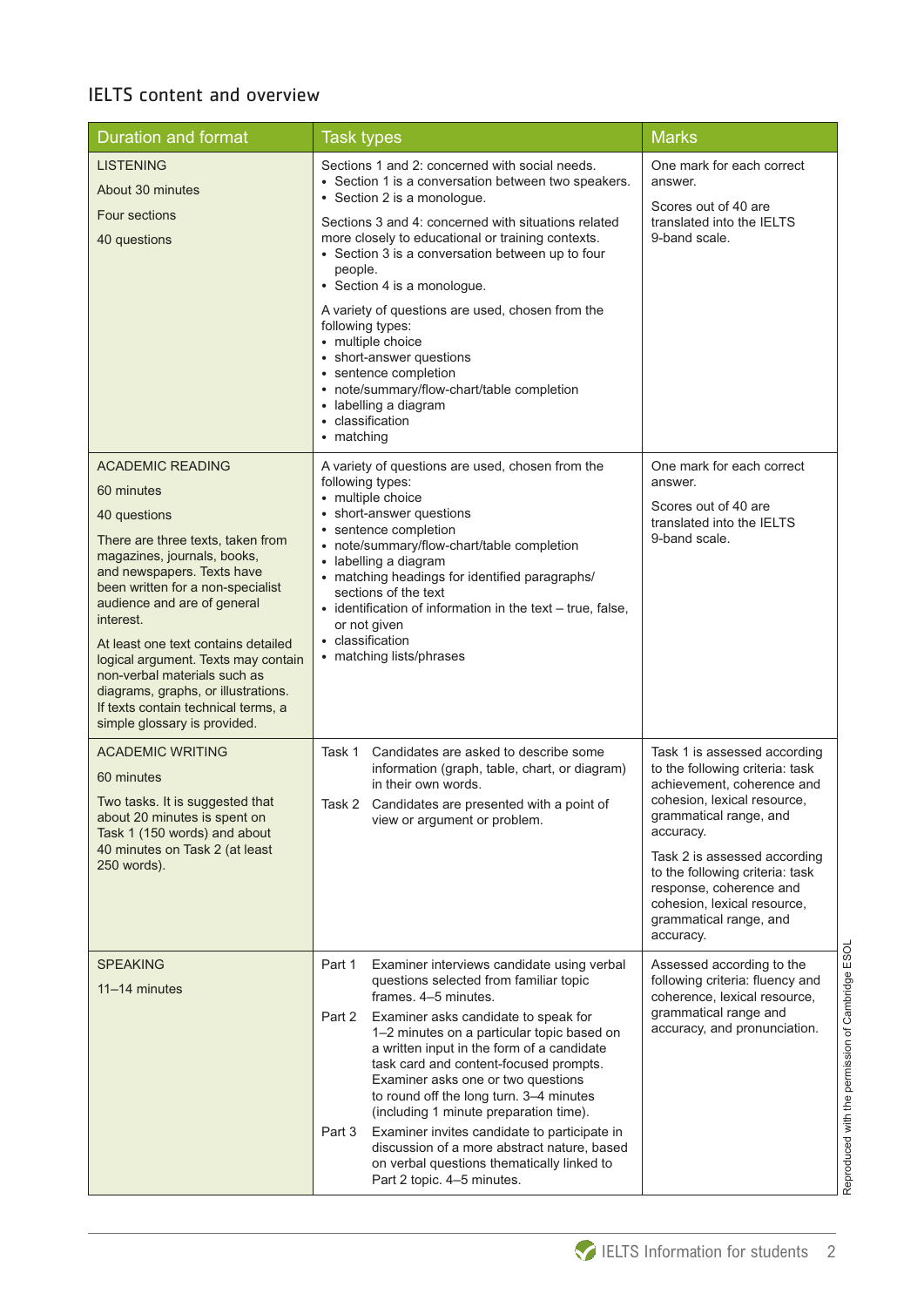#### How do I do a practice test?

You can do a practice test wherever you have access to a computer and the Internet. You will need an e-mail address and to be online when you do the tests. There is a demo about the practice tests on the homepage. Instructions on how to take a test can be found in the **Quick-start guide for students**, on your **My study space** screen.

For further details about system requirements, see page 5. You have access to the test for 365 days from the time you pay, or put your MultiROM into the computer and register. After 365 days you will have to submit the test for final marking.

You do not have to do the whole test at one time. You can answer and then mark a question, a part, a paper, or the whole test. All your answers are automatically saved when you leave the site, and you can come back to the test at any time. You can also skip questions and come back to them later.

You can monitor your progress via the **Test Overview**, which records questions not attempted, attempted but not marked, right and wrong answers, and questions that cannot be marked automatically. You can also print the **Test Overview** and **Results** page.

When doing the Listening paper, you can start, stop, and repeat the audio as many times as you like. If you still find it difficult to understand the audio, you can read or print an audio script after you have attempted the questions. If you need to control the volume of the audio, please use the controls on your computer to do so.

The testing site has a **Dictionary look-up facility**. Just double-click on any word in the test and get a definition from the *Oxford Student's Dictionary*.

#### Marking the practice test

The system can automatically mark the Reading and Listening papers. You can read and print **Feedback** for answers, if you mark the questions as you go. The **Feedback** gives explanations of the correct and incorrect answers.

If you are asked to key in your answers, the automatic marking system will only accept words that are spelled correctly. Answers may be typed in upper case or lower case, but not a mixture of the two (e.g. 'CORRECT ANSWER' and 'correct answer' but not 'Correct answer', unless at the start of a sentence, or a proper name). Both British and American spelling will be accepted. When you take your answer from a text provided, make sure you copy the word exactly.

The system cannot automatically mark the Speaking paper. You can see all parts of the Speaking paper online and ask a fellow student to practice with you. If your teacher would like to do a Speaking paper with you, you can download and print the entire Speaking paper via the link on the **Learning resources** section of the **My Tests** page. You can enter your marks for the Speaking paper on your **Results** page.

The Writing paper tasks also cannot be marked automatically. You have the choice of printing them or e-mailing them for your teacher to mark. You can then enter the marks on your **Results** page once you have submitted all your answers for final marking. You can read or print off a **Sample answer** for each Writing task to help you understand what is expected of you.

The test results you see include scores for the separate skills and a total score. If you do not enter Writing or Speaking marks, the marking scheme will take this into account.

It is very important to remember that these are only practice tests, not the real exam, and so your final mark will only be an indication of how you might perform in the real exam.

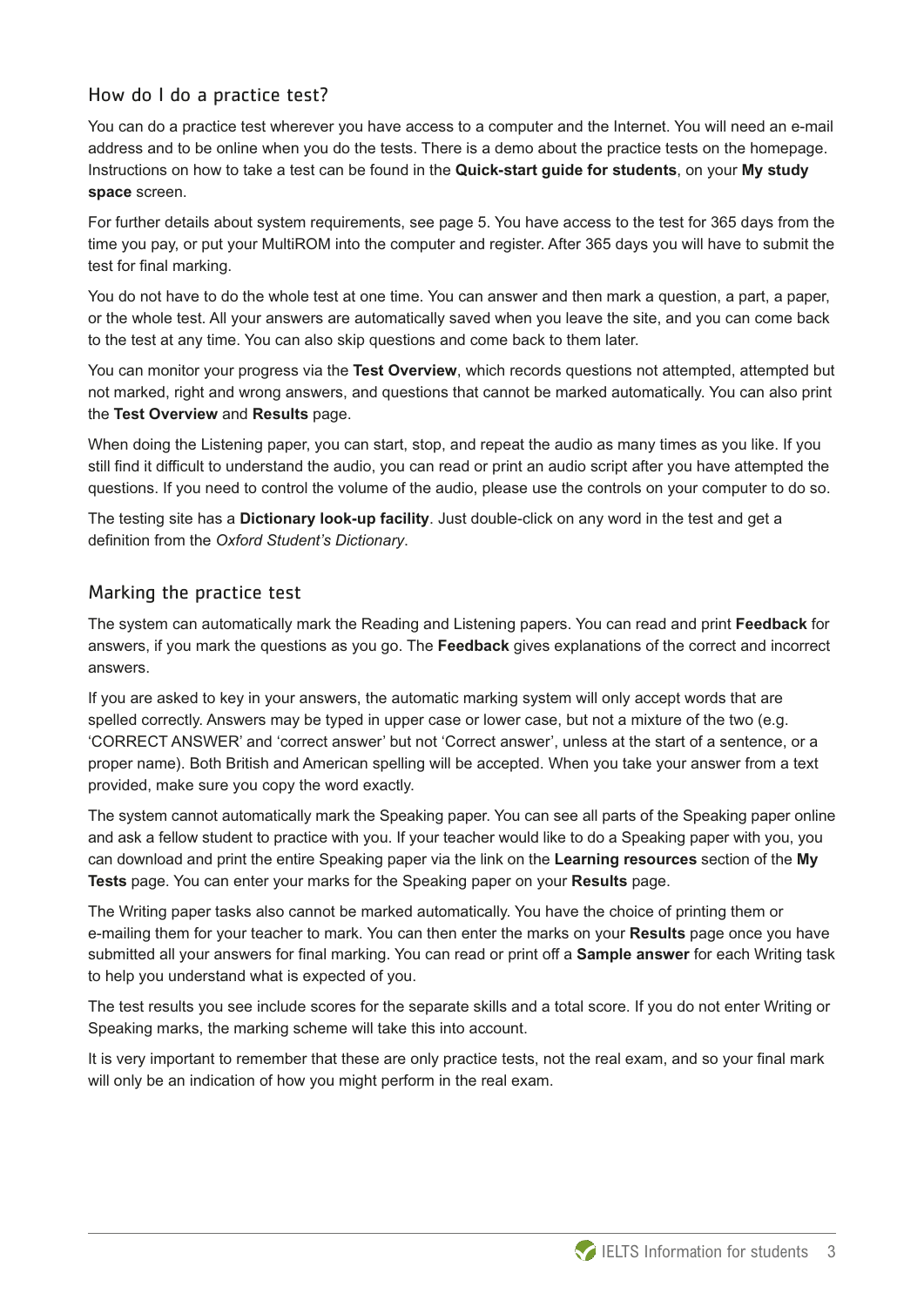## What help is available while I do the test?

| <b>Features</b>                                                | <b>Benefits</b>                                                                                                                                                                                                                                                                                                                                                                  |  |
|----------------------------------------------------------------|----------------------------------------------------------------------------------------------------------------------------------------------------------------------------------------------------------------------------------------------------------------------------------------------------------------------------------------------------------------------------------|--|
| <b>Test tips</b>                                               | You can see a Tip on how to answer every type of question.                                                                                                                                                                                                                                                                                                                       |  |
| Dictionary look-up                                             | You can look up the meaning of any word in the practice test. Just<br>double click it and a definition will pop up from the Oxford Student's<br>Dictionary. You will need to have pop-up windows enabled.                                                                                                                                                                        |  |
| Instant marking and feedback                                   | When you have answered a question in the Reading or Listening paper,<br>you can mark it immediately to see whether you got it right. You can<br>then get Feedback to find out why it was right or wrong. You can print<br>the feedback if you wish. Understanding why you answered a question<br>incorrectly helps you think more clearly about a similar question next<br>time. |  |
| Change your answer                                             | You can go back and try to answer the question again as many times<br>as you like.                                                                                                                                                                                                                                                                                               |  |
| Save and come back later                                       | You do not have to complete a paper or test at one time. Your answers<br>are saved as you take the test and kept when you log out. You can<br>come back to it at any time. You have 365 days before you have to<br>submit the practice test for final marking. The My tests page tells you<br>when the test expires.                                                             |  |
| Mark individual answers, a part,<br>a paper, or the whole test | However much you have done of the practice test, you can mark it and<br>see how well you are doing. The Reading and Listening papers are<br>both marked automatically.                                                                                                                                                                                                           |  |
| Audio scripts                                                  | These are available for all parts of the Listening paper. Reading the<br>Audio script will help you understand anything you did not understand<br>when you were listening to them. You can also print the audio scripts.                                                                                                                                                         |  |
| Sample answers for questions<br>in the Writing paper           | You can see Sample answers after you have written your own<br>response. The sample answers have been written by real students,<br>and will give you a good idea of what is expected. The answers contain<br>incorrectly spelled words that can't be found in the dictionary look-up.                                                                                             |  |
|                                                                | What you write will not be marked automatically. If you would like<br>your teacher to mark it, you can print it off to give to them or e-mail it<br>to them. When they have marked it, you can enter the mark on your<br>Results page. It does not matter if you do not enter a mark, the final<br>marks will be adjusted to take that into account.                             |  |
| <b>Results page</b>                                            | You will see your score by paper and part and as a percentage.<br>Remember this is a practice test and you will only get an indication of<br>what your score may be in the actual IELTS test.                                                                                                                                                                                    |  |
| Try sample questions first                                     | You can try out a short version of a practice test before you do a real<br>one. The sample questions allow you to find out how to use a test<br>before you start. The samples are available in the Online shop, or by<br>clicking the link to Try a free sample on the homepage.                                                                                                 |  |